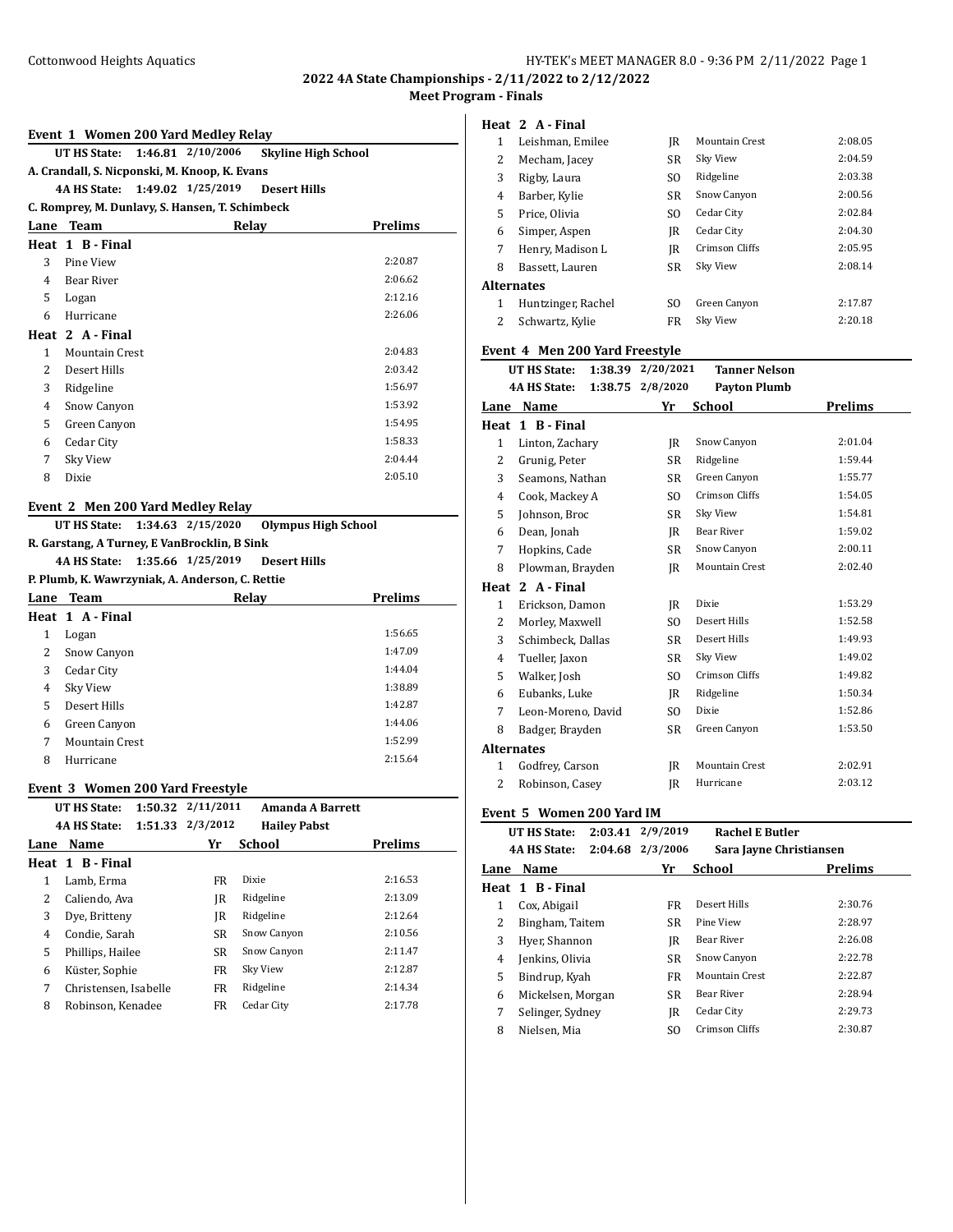# **2022 4A State Championships - 2/11/2022 to 2/12/2022 Meet Program - Finals**

# **Heat 2 A - Final (#5 Women 200 Yard IM)**

| 1              | Schwartz, Allie   | IR        | Sky View       | 2:21.50 |
|----------------|-------------------|-----------|----------------|---------|
| 2              | Brown, Emma       | IR        | Desert Hills   | 2:21.13 |
| 3              | Olsen, Sarah      | IR        | Sky View       | 2:16.30 |
| 4              | Coats, Kaylee     | <b>SR</b> | Green Canyon   | 2:15.17 |
| 5.             | Powell, Navie     | IR        | Ridgeline      | 2:15.19 |
| 6              | Huebner, Mia      | <b>SR</b> | Green Canyon   | 2:20.91 |
| 7              | Hansen, Mackenzie | IR        | Ridgeline      | 2:21.33 |
| 8              | Manriquez, Paloma | FR        | Cedar City     | 2:22.36 |
|                | Alternates        |           |                |         |
| 1              | Sorensen, Ellie   | IR        | Ridgeline      | 2:31.31 |
| $\overline{2}$ | Nielsen, Abbie    | IR        | Mountain Crest | 2:32.97 |
|                |                   |           |                |         |

# **Event 6 Men 200 Yard IM**

|                | 1:48.75<br>UT HS State: |                  | <b>Jordan R Tiffany</b> |         |
|----------------|-------------------------|------------------|-------------------------|---------|
|                | <b>4A HS State:</b>     | 1:51.74 2/6/2009 | <b>Jake Taylor</b>      |         |
|                | Lane Name               | Yr               | School                  | Prelims |
| Heat           | 1 B - Final             |                  |                         |         |
| $\mathbf{1}$   | Jensen, Josh            | <b>SR</b>        | Green Canyon            | 2:13.78 |
| $\overline{2}$ | Haws, Ben A             | <b>SR</b>        | Crimson Cliffs          | 2:13.18 |
| 3              | Simmerman, Caleb        | SR               | Cedar City              | 2:13.06 |
| $\overline{4}$ | Hall, Derek K           | S <sub>O</sub>   | Crimson Cliffs          | 2:12.52 |
| 5              | Iverson, Hunter         | <b>FR</b>        | Desert Hills            | 2:12.90 |
| 6              | Seamons, Tyler          | IR               | Green Canyon            | 2:13.07 |
| 7              | Bethers, Kade           | IR               | Desert Hills            | 2:13.46 |
| 8              | Schimbeck, Korbin       | S <sub>O</sub>   | Desert Hills            | 2:14.67 |
| Heat           | 2 A - Final             |                  |                         |         |
| $\mathbf{1}$   | Miggin, Josh            | IR               | Green Canyon            | 2:11.30 |
| 2              | Krans, Ashten           | SO.              | Cedar City              | 2:07.90 |
| 3              | Jarrett, Brayden        | IR               | <b>Mountain Crest</b>   | 2:06.56 |
| 4              | DuBose, Jackson         | <b>SR</b>        | Sky View                | 1:58.59 |
| 5              | Eggers, Troy            | IR               | Desert Hills            | 2:00.99 |
| 6              | Dodds, Tanner           | JR               | Cedar City              | 2:07.42 |
| 7              | Dayton, Sam             | SR               | Ridgeline               | 2:08.86 |
| 8              | Gibbons, Peter          | SO.              | Sky View                | 2:11.64 |
|                | <b>Alternates</b>       |                  |                         |         |
| 1              | Kowallis, Kael          | <b>SR</b>        | <b>Bear River</b>       | 2:14.80 |
| $\overline{2}$ | Murray, Dagan           | SR               | Cedar City              | 2:14.81 |
|                |                         |                  |                         |         |

# **Event 7 Women 50 Yard Freestyle**

|      | UT HS State:        | 23.25 2/11/2005 | J. Fredsall / S. Watchorn |                |
|------|---------------------|-----------------|---------------------------|----------------|
|      | <b>4A HS State:</b> | 23.74 2/8/2013  | <b>Hailey Pabst</b>       |                |
| Lane | Name                | Yr              | School                    | <b>Prelims</b> |
|      | Heat 1 B-Final      |                 |                           |                |
| 1    | Daley, Adrina T     | SR.             | Crimson Cliffs            | 27.45          |
| 2    | Jones, Addy         | FR              | Ridgeline                 | 27.42          |
| 3    | Perry, Peyton       | FR              | Crimson Cliffs            | 27.30          |
| 4    | Zhang, Christina    | S <sub>O</sub>  | Green Canyon              | 27.12          |
| 5    | Küster, Sophie      | FR              | Sky View                  | 27.26          |
| 6    | Payne, Jadyn        | S <sub>O</sub>  | Cedar City                | 27.41          |
| 7    | Rice-Warren, Ellia  | S <sub>O</sub>  | Logan                     | 27.43          |
| 8    | Jones, Abigail      | FR              | Desert Hills              | 27.65          |
|      |                     |                 |                           |                |

## **Heat 2 A - Final**

| 1             | Corry, Rylie         | SO. | Green Canyon   | 26.99 |
|---------------|----------------------|-----|----------------|-------|
| 2             | Moses. Natalie       | IR  | Cedar City     | 26.77 |
| 3             | Messinger, Kensley K | IR  | Crimson Cliffs | 26.35 |
| 4             | Eubanks, Carly       | SR  | Ridgeline      | 24.85 |
| 5             | Edwards. Hannah      | SR  | Cedar City     | 26.04 |
| 6             | Weiland. Kara        | SR. | Crimson Cliffs | 26.40 |
| 7             | Stratton, Abigail    | SR  | Cedar City     | 26.94 |
| 8             | Ugray, Zsofi         | SR  | Logan          | 27.00 |
| Alternates    |                      |     |                |       |
| 1             | Smith, Helen         | SR  | Desert Hills   | 27.76 |
| $\mathcal{L}$ | Gayford, Ellie       | SO. | Desert Hills   | 27.81 |
|               |                      |     |                |       |

# **Event 8 Men 50 Yard Freestyle**

|                | <b>UT HS State:</b> | 20.60 | 2/8/1997  | <b>Billy Betz</b>     |         |
|----------------|---------------------|-------|-----------|-----------------------|---------|
|                | <b>4A HS State:</b> | 20.60 | 2/8/1997  | <b>Billy Betz</b>     |         |
| Lane           | Name                |       | Yr        | School                | Prelims |
| Heat           | 1 B - Final         |       |           |                       |         |
| $\mathbf{1}$   | Frandsen, Porter    |       | <b>SR</b> | Ridgeline             | 23.84   |
| $\overline{2}$ | Douglas, Chance     |       | SO.       | Crimson Cliffs        | 23.84   |
| 3              | Murray, Tylan       |       | IR        | Cedar City            | 23.81   |
| 4              | Shumate, Jacob      |       | SR        | Cedar City            | 23.51   |
| 5              | Sagers, Andrew      |       | IR        | Cedar City            | 23.74   |
| 6              | Jensen, Dallin      |       | SR        | Ridgeline             | 23.84   |
| 7              | Reed, Blake         |       | <b>FR</b> | Sky View              | 23.84   |
| 8              | Cook, Emery         |       | IR        | Cedar City            | 23.91   |
| Heat           | 2 A - Final         |       |           |                       |         |
| $\mathbf{1}$   | Carroll, Dax        |       | SR        | Crimson Cliffs        | 23.46   |
| 2              | Bunn, Kevin         |       | SR        | Hurricane             | 23.11   |
| 3              | Plumb, Bronson      |       | SO.       | Crimson Cliffs        | 22.77   |
| 4              | Farnsworth, Tyson   |       | SR        | Green Canyon          | 22.13   |
| 5              | Dustin, Cole        |       | SR        | Ridgeline             | 22.29   |
| 6              | Allred, Jack        |       | SR        | Snow Canyon           | 22.85   |
| 7              | Challis, Fox        |       | IR        | <b>Crimson Cliffs</b> | 23.17   |
| 8              | Marshall, Kelton    |       | SR        | Bear River            | 23.51   |
|                | <b>Alternates</b>   |       |           |                       |         |
| 1              | Koch, Cole          |       | SR        | Snow Canyon           | 23.92   |
| 2              | Tenny, Andrew       |       | IR        | Ridgeline             | 24.02   |

## **Event 9 Women 100 Yard Butterfly**

|                | 54.61                                                 |                  | <b>Lillian F Moore</b> |                        |
|----------------|-------------------------------------------------------|------------------|------------------------|------------------------|
|                | 54.61                                                 |                  | <b>Lillian F Moore</b> |                        |
| Name           |                                                       | Yr               | School                 | <b>Prelims</b>         |
|                |                                                       |                  |                        |                        |
| Nye, Adalyn    |                                                       | FR               | Sky View               | 1:11.43                |
|                |                                                       | <b>SR</b>        | Desert Hills           | 1:11.01                |
| Cox, Abigail   |                                                       | FR.              | Desert Hills           | 1:06.62                |
| Roberts, Ava   |                                                       | SO.              | Ridgeline              | 1:06.04                |
| Alder, Jenna   |                                                       | S <sub>O</sub>   | Ridgeline              | 1:06.31                |
| Joeckel, Leah  |                                                       | SR               | Green Canyon           | 1:07.91                |
| Zhang, Lia     |                                                       | S <sub>O</sub>   | Mountain Crest         | 1:11.06                |
| Greer, Brinley |                                                       | S <sub>0</sub>   | Dixie                  | 1:11.46                |
|                | UT HS State:<br><b>4A HS State:</b><br>Heat 1 B-Final | Bradley, Abigail |                        | 2/14/2014<br>2/14/2014 |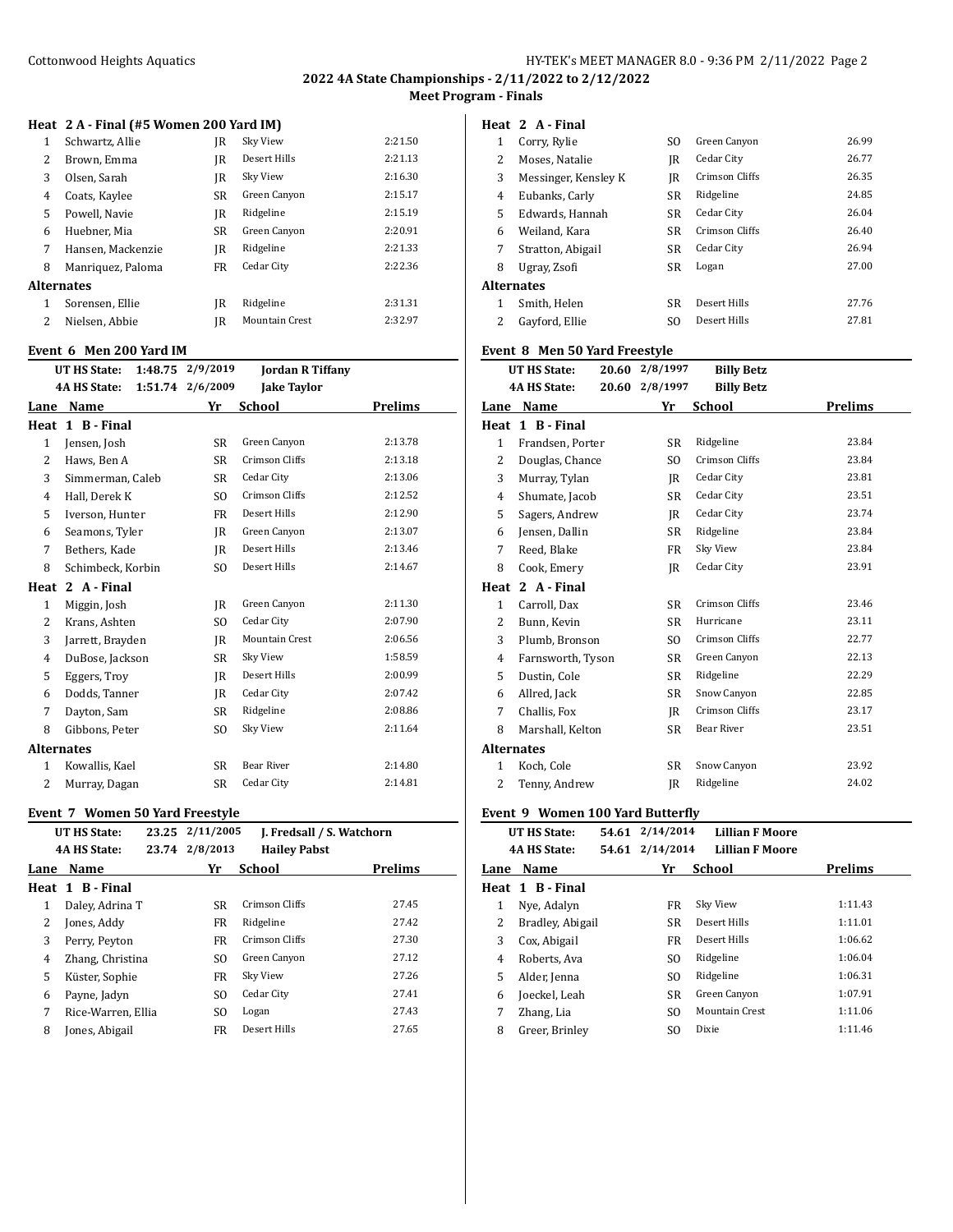# **2022 4A State Championships - 2/11/2022 to 2/12/2022 Meet Program - Finals**

# **Heat 2 A - Final (#9 Women 100 Yard Butterfly)**

| 1 | Hyer, Shannon        | IR             | <b>Bear River</b> | 1:03.71 |
|---|----------------------|----------------|-------------------|---------|
| 2 | Selinger, Sydney     | IR             | Cedar City        | 1:03.30 |
| 3 | Leonard, Malacha     | S <sub>O</sub> | Logan             | 1:02.49 |
| 4 | Cook. Sarah          | FR             | Ridgeline         | 1:01.52 |
| 5 | Page, Afton          | SR.            | Snow Canyon       | 1:01.83 |
| 6 | Mecham, Jacey        | <b>SR</b>      | Sky View          | 1:03.22 |
| 7 | Brown, Emma          | IR             | Desert Hills      | 1:03.53 |
| 8 | Corry, Rylie         | S <sub>O</sub> | Green Canyon      | 1:05.32 |
|   | Alternates           |                |                   |         |
| 1 | Christensen, Kennedy | <b>SR</b>      | Ridgeline         | 1:12.29 |
| 2 | Colton, Olivia       | <b>SR</b>      | Logan             | 1:12.43 |
|   |                      |                |                   |         |

# **Event 10 Men 100 Yard Butterfly**

|                   | Event To Men Too rard Butterny |                 |                         |         |
|-------------------|--------------------------------|-----------------|-------------------------|---------|
|                   | <b>UT HS State:</b>            | 47.71 2/15/2020 | <b>Jordan R Tiffany</b> |         |
|                   | <b>4A HS State:</b>            | 49.37 2/5/1994  | <b>Matt Chamberlain</b> |         |
| Lane              | Name                           | Yr              | School                  | Prelims |
| Heat              | 1 B - Final                    |                 |                         |         |
| $\mathbf{1}$      | Fraser, Tanner                 | IR              | Crimson Cliffs          | 1:00.41 |
| 2                 | Dean, Jonah                    | IR              | <b>Bear River</b>       | 59.83   |
| 3                 | Kowallis, Kael                 | SR              | <b>Bear River</b>       | 58.36   |
| $\overline{4}$    | Cook, Mackey A                 | S <sub>O</sub>  | Crimson Cliffs          | 58.03   |
| 5                 | Granado, Justin                | SO.             | Cedar City              | 58.26   |
| 6                 | Wambach, Chandler              | <b>SR</b>       | Snow Canyon             | 59.13   |
| 7                 | Lunt, Kyle                     | IR              | Cedar City              | 1:00.09 |
| 8                 | Murray, Tylan                  | IR              | Cedar City              | 1:00.67 |
| Heat              | 2 A - Final                    |                 |                         |         |
| $\mathbf{1}$      | Green, Daxton                  | SR              | Snow Canyon             | 57.17   |
| $\overline{2}$    | Bethers, Kade                  | IR              | <b>Desert Hills</b>     | 55.48   |
| 3                 | Nye, Clayton                   | IR              | Sky View                | 54.20   |
| $\overline{4}$    | Dotson, Tobler                 | SR              | Cedar City              | 52.76   |
| 5                 | Carlisle, Andrew               | S <sub>O</sub>  | Dixie                   | 53.78   |
| 6                 | Dubon, Tavin                   | <b>SR</b>       | Sky View                | 54.54   |
| 7                 | Challis, Fox                   | IR              | Crimson Cliffs          | 56.53   |
| 8                 | Erickson, Damon                | IR              | Dixie                   | 57.98   |
| <b>Alternates</b> |                                |                 |                         |         |
| $\mathbf{1}$      | Swain-Schmit, Hayden           | IR              | <b>Bear River</b>       | 1:01.11 |
| $\overline{2}$    | Bair, Colby                    | SR              | Sky View                | 1:01.62 |
|                   |                                |                 |                         |         |

## **Event 11 Women 100 Yard Freestyle**

|      | UT HS State:        | 50.74 | 2/9/2019  | <b>Rachel Oyler</b> |         |  |
|------|---------------------|-------|-----------|---------------------|---------|--|
|      | <b>4A HS State:</b> | 51.69 | 2/11/2017 | <b>Rachel Oyler</b> |         |  |
| Lane | Name                |       | Yr        | School              | Prelims |  |
|      | Heat 1 B-Final      |       |           |                     |         |  |
| 1    | Mackey, Alea        |       | FR        | Dixie               | 1:00.38 |  |
| 2    | Bingham, Taitem     |       | <b>SR</b> | Pine View           | 59.92   |  |
| 3    | Rice-Warren, Ellia  |       | SO.       | Logan               | 59.40   |  |
| 4    | Condie, Sarah       |       | <b>SR</b> | Snow Canyon         | 59.20   |  |
| 5    | Ugray, Zsofi        |       | <b>SR</b> | Logan               | 59.33   |  |
| 6    | Daley, Adrina T     |       | <b>SR</b> | Crimson Cliffs      | 59.81   |  |
| 7    | Caliendo, Ava       |       | IR        | Ridgeline           | 1:00.19 |  |
| 8    | Jones, Addy         |       | FR        | Ridgeline           | 1:01.06 |  |
|      |                     |       |           |                     |         |  |

## **Heat 2 A - Final**

| 1 | Hunter, Zoey      | FR             | <b>Mountain Crest</b> | 58.95   |
|---|-------------------|----------------|-----------------------|---------|
| 2 | Nielsen, Brynley  | FR.            | Green Canyon          | 58.27   |
| 3 | Eubanks, Carly    | <b>SR</b>      | Ridgeline             | 54.41   |
| 4 | Barber, Kylie     | <b>SR</b>      | Snow Canyon           | 52.81   |
| 5 | Rom, Sorina       | IR             | Pine View             | 54.32   |
| 6 | Price. Olivia     | S <sub>O</sub> | Cedar City            | 56.99   |
| 7 | Moses, Natalie    | IR             | Cedar City            | 58.94   |
| 8 | Dansie, Jaime     | FR             | Snow Canyon           | 59.13   |
|   | <b>Alternates</b> |                |                       |         |
| 1 | Checketts, Cora   | IR             | Green Canyon          | 1:01.81 |
| 2 | Perry, Peyton     | FR.            | Crimson Cliffs        | 1:02.53 |
|   |                   |                |                       |         |

# **Event 12 Men 100 Yard Freestyle**

|                | UT HS State:<br>45.27 | 2/8/2013       | <b>Long M Gutierrez</b> |                |
|----------------|-----------------------|----------------|-------------------------|----------------|
|                | <b>4A HS State:</b>   | 45.39 2/8/2020 | <b>Payton Plumb</b>     |                |
|                | Lane Name             | Yr             | School                  | <b>Prelims</b> |
|                | Heat 1 B - Final      |                |                         |                |
| $\mathbf{1}$   | Jensen, Dallin        | SR             | Ridgeline               | 53.02          |
| 2              | Cabana, Sterling K    | SO.            | Crimson Cliffs          | 52.88          |
| 3              | Marshall, Kelton      | SR             | <b>Bear River</b>       | 52.45          |
| 4              | Sagers, Andrew        | IR             | Cedar City              | 51.94          |
| 5              | Miggin, Josh          | IR             | Green Canyon            | 52.32          |
| 6              | Shumate, Jacob        | SR             | Cedar City              | 52.87          |
| 7              | Duce, Colton          | <b>SR</b>      | Sky View                | 52.97          |
| 8              | Haws, Ben A           | <b>SR</b>      | Crimson Cliffs          | 53.23          |
| Heat           | 2 A - Final           |                |                         |                |
| $\mathbf{1}$   | Gibbons, Peter        | SO.            | Sky View                | 51.53          |
| 2              | Bunn, Kevin           | <b>SR</b>      | Hurricane               | 50.84          |
| 3              | Plumb, Bronson        | S <sub>O</sub> | Crimson Cliffs          | 49.80          |
| 4              | Farnsworth, Tyson     | SR             | Green Canyon            | 48.20          |
| 5              | Dustin, Cole          | <b>SR</b>      | Ridgeline               | 49.07          |
| 6              | Allred, Jack          | <b>SR</b>      | Snow Canyon             | 50.00          |
| 7              | Schimbeck, Dallas     | <b>SR</b>      | Desert Hills            | 50.92          |
| 8              | Parks, Alex           | <b>SR</b>      | Sky View                | 51.77          |
|                | <b>Alternates</b>     |                |                         |                |
| 1              | Koch, Cole            | <b>SR</b>      | Snow Canyon             | 53.36          |
| $\overline{2}$ | Reed, Blake           | <b>FR</b>      | Sky View                | 53.43          |

## **Event 13 Women 500 Yard Freestyle**

|      | UT HS State:        | 4:56.96 2/12/2011 | <b>Amanda A Barrett</b> |                |
|------|---------------------|-------------------|-------------------------|----------------|
|      | <b>4A HS State:</b> | 5:02.94 2/12/2016 | Makayla Cazier          |                |
| Lane | Name                | Yr                | School                  | <b>Prelims</b> |
|      | Heat 1 B-Final      |                   |                         |                |
| 1    | Dye, Britteny       | IR                | Ridgeline               | 5:58.28        |
| 2    | Child, Kennedy      | <b>SR</b>         | <b>Mountain Crest</b>   | 5:54.37        |
| 3    | Leishman, Emilee    | IR                | Mountain Crest          | 5:50.00        |
| 4    | Manriquez, Paloma   | FR                | Cedar City              | 5:43.54        |
| 5    | Stratton, Abigail   | SR                | Cedar City              | 5:49.58        |
| 6    | Bassett, Lauren     | SR                | Sky View                | 5:51.24        |
| 7    | Lawyer, Amber       | FR                | Sky View                | 5:57.92        |
| 8    | Lamb, Erma          | FR.               | Dixie                   | 5:59.31        |
|      |                     |                   |                         |                |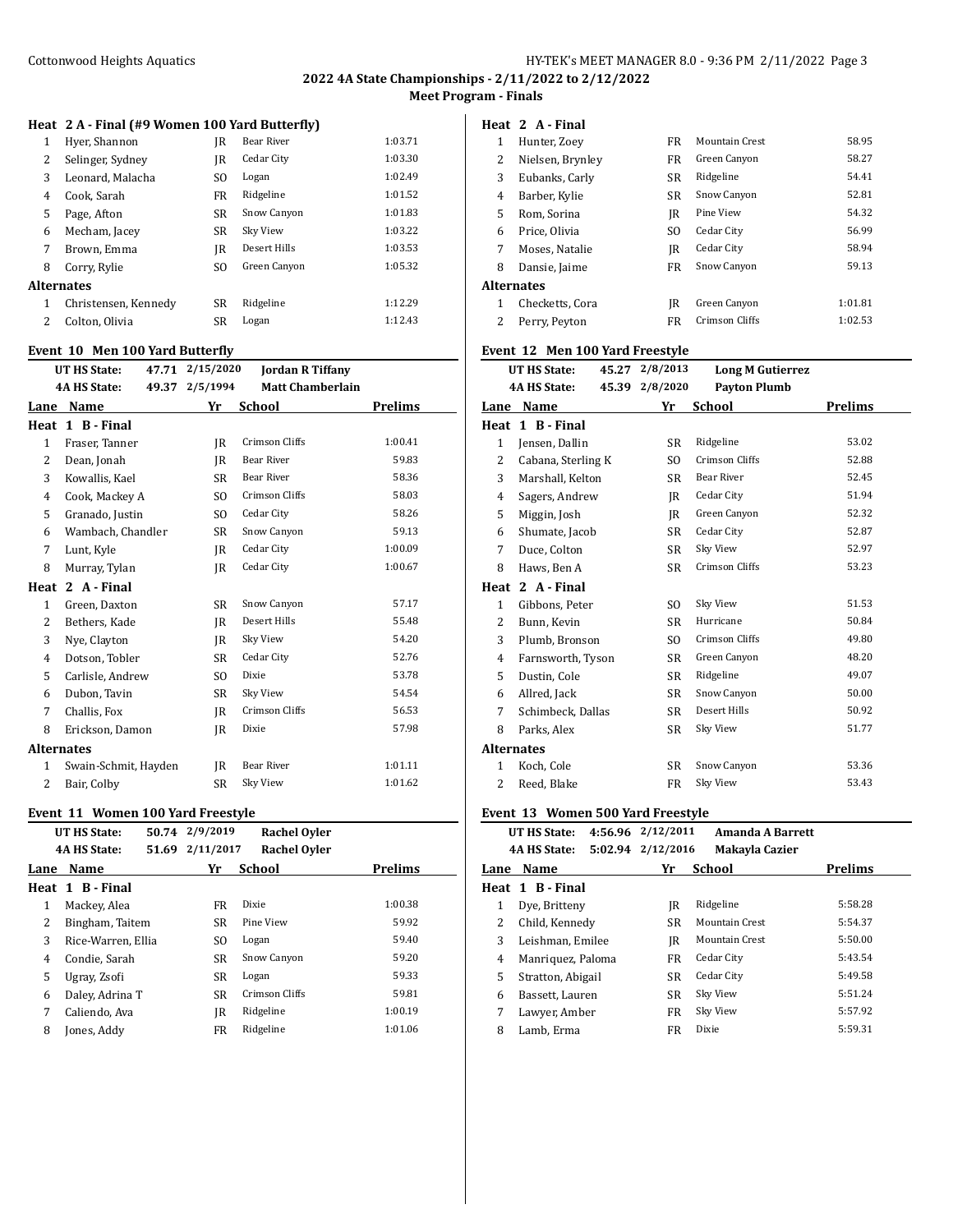# **2022 4A State Championships - 2/11/2022 to 2/12/2022 Meet Program - Finals**

# **Heat 2 A - Final (#13 Women 500 Yard Freestyle)**

| 1 | Cook. Sarah        | FR        | Ridgeline      | 5:35.72 |
|---|--------------------|-----------|----------------|---------|
| 2 | Simper, Aspen      | IR        | Cedar City     | 5:33.91 |
| 3 | Coats, Kaylee      | SR.       | Green Canyon   | 5:28.80 |
| 4 | Olsen, Sarah       | IR        | Sky View       | 5:25.48 |
| 5 | Rigby, Laura       | SO.       | Ridgeline      | 5:28.74 |
| 6 | Leonard, Malacha   | SO.       | Logan          | 5:29.25 |
| 7 | Henry, Madison L   | IR        | Crimson Cliffs | 5:35.37 |
| 8 | Jenkins, Olivia    | <b>SR</b> | Snow Canyon    | 5:41.71 |
|   | Alternates         |           |                |         |
| 1 | Huntzinger, Rachel | SO.       | Green Canyon   | 6:04.82 |
| 2 | Nielsen. Mia       | SO.       | Crimson Cliffs | 6:05.93 |
|   |                    |           |                |         |

# **Event 14 Men 500 Yard Freestyle**

|                   | $\mathbf{u}$ and $\mathbf{u}$ and $\mathbf{u}$ and $\mathbf{u}$ and $\mathbf{u}$ |                   |                      |                |
|-------------------|----------------------------------------------------------------------------------|-------------------|----------------------|----------------|
|                   | UT HS State:                                                                     | 4:30.06 2/20/2021 | <b>Tanner Nelson</b> |                |
|                   | <b>4A HS State:</b>                                                              | 4:33.95 2/4/2012  | <b>Shawn Western</b> |                |
| Lane              | Name                                                                             | Yr                | School               | <b>Prelims</b> |
|                   | Heat 1 B - Final                                                                 |                   |                      |                |
| 1                 | Judd, Caleb                                                                      | <b>FR</b>         | Crimson Cliffs       | 5:27.21        |
| 2                 | Griffin, Garrett                                                                 | IR                | <b>Bear River</b>    | 5:22.03        |
| 3                 | Schimbeck, Korbin                                                                | SO.               | Desert Hills         | 5:18.69        |
| 4                 | Lawyer, Jacob                                                                    | <b>SR</b>         | Sky View             | 5:13.75        |
| 5                 | Krans, Ashten                                                                    | SO.               | Cedar City           | 5:14.32        |
| 6                 | Wambach, Chandler                                                                | SR                | Snow Canyon          | 5:19.24        |
| 7                 | Seamons, Tyler                                                                   | IR                | Green Canyon         | 5:22.55        |
| 8                 | Linton, Zachary                                                                  | IR                | Snow Canyon          | 5:28.63        |
| Heat              | 2 A - Final                                                                      |                   |                      |                |
| 1                 | Walters, Ben                                                                     | S <sub>O</sub>    | Sky View             | 5:10.43        |
| 2                 | Seamons, Nathan                                                                  | SR                | Green Canyon         | 5:09.40        |
| 3                 | Eggers, Troy                                                                     | IR                | Desert Hills         | 5:08.49        |
| $\overline{4}$    | Leon-Moreno, David                                                               | SO.               | Dixie                | 5:01.59        |
| 5                 | Johnson, Broc                                                                    | SR                | Sky View             | 5:07.43        |
| 6                 | Dodds, Tanner                                                                    | IR                | Cedar City           | 5:08.49        |
| 7                 | Hall, Derek K                                                                    | SO.               | Crimson Cliffs       | 5:10.00        |
| 8                 | Morley, Maxwell                                                                  | S <sub>O</sub>    | Desert Hills         | 5:12.93        |
| <b>Alternates</b> |                                                                                  |                   |                      |                |
| 1                 | Page, Makoa                                                                      | FR                | Snow Canyon          | 5:28.96        |
| 2                 | Grunig, Peter                                                                    | SR                | Ridgeline            | 5:30.64        |
|                   |                                                                                  |                   |                      |                |

# **Event 15 Women 200 Yard Freestyle Relay**

|                                       | UT HS State: 1:36.59 2/11/2005             |  |       | <b>Kearns High School</b>   |         |
|---------------------------------------|--------------------------------------------|--|-------|-----------------------------|---------|
|                                       | N. Edge, C. Bergesen, T. Huff, J. Fredsall |  |       |                             |         |
|                                       | 4A HS State: 1:38.87 2/11/2017             |  |       | <b>Timpview High School</b> |         |
| A Bostock, K Hansen, A Jacob, R Ovler |                                            |  |       |                             |         |
|                                       | Lane Team                                  |  | Relay |                             | Prelims |
|                                       | Heat 1 B-Final                             |  |       |                             |         |
| 2                                     | Hurricane                                  |  |       |                             | 2:10.88 |
| 3                                     | Bear River                                 |  |       |                             | 1:53.75 |
| 4                                     | Dixie                                      |  |       |                             | 1:50.61 |
| 5                                     | Logan                                      |  |       |                             | 1:51.19 |
| 6                                     | Mountain Crest                             |  |       |                             | 1:55.73 |
|                                       |                                            |  |       |                             |         |

|   | Heat 2 A-Final |         |
|---|----------------|---------|
| 1 | Pine View      | 1:48.57 |
| 2 | Sky View       | 1:46.96 |
| 3 | Cedar City     | 1:45.21 |
| 4 | Ridgeline      | 1:43.99 |
| 5 | Green Canyon   | 1:44.51 |
| 6 | Crimson Cliffs | 1:46.54 |
| 7 | Snow Canyon    | 1:47.31 |
| 8 | Desert Hills   | 1:50.01 |
|   |                |         |

## **Event 16 Men 200 Yard Freestyle Relay**

| UT HS State: 1:24.43 1/26/2019                 |  |  | <b>Desert Hills High School</b> |  |  |
|------------------------------------------------|--|--|---------------------------------|--|--|
| P.Plumb, C. Rettie, A. Anderson, K. Wawrzyniak |  |  |                                 |  |  |

# **4A HS State: 1:24.43 1/26/2019 Desert Hills**

## **P.Plumb, C. Rettie, A. Anderson, K. Wawrzyniak**

|    | <b>Lane Team</b>      | Relay | <b>Prelims</b> |
|----|-----------------------|-------|----------------|
|    | Heat 1 B-Final        |       |                |
| 3  | Pine View             |       | 1:51.35        |
| 4  | Hurricane             |       | 1:39.41        |
| 5. | <b>Mountain Crest</b> |       | 1:46.17        |
| 6  | Logan                 |       | 1:52.04        |
|    | Heat 2 A-Final        |       |                |
| 1  | Ridgeline             |       | 1:37.18        |
| 2  | Dixie                 |       | 1:35.44        |
| 3  | Sky View              |       | 1:34.59        |
| 4  | Green Canyon          |       | 1:31.96        |
| 5  | Crimson Cliffs        |       | 1:34.06        |
| 6  | Cedar City            |       | 1:34.81        |
| 7  | Snow Canyon           |       | 1:35.67        |
| 8  | Bear River            |       | 1:37.99        |
|    |                       |       |                |

# **Event 17 Women 100 Yard Backstroke**

|              | <b>UT HS State:</b>    | 53.45 2/12/2016 | <b>Rhyan White</b>    |                |
|--------------|------------------------|-----------------|-----------------------|----------------|
|              | <b>4A HS State:</b>    | 55.78 2/11/2017 | Makayla Cazier        |                |
| Lane         | Name                   | Yr              | School                | <b>Prelims</b> |
| Heat         | 1 B - Final            |                 |                       |                |
| $\mathbf{1}$ | Meyerson, Ashlin       | IR              | Sky View              | 1:09.13        |
| 2            | Sorensen, Ellie        | IR              | Ridgeline             | 1:08.65        |
| 3            | Peterson, Molly        | FR              | Logan                 | 1:07.91        |
| 4            | Hunter, Zoev           | FR              | <b>Mountain Crest</b> | 1:06.03        |
| 5            | Mickelsen, Morgan      | SR              | Bear River            | 1:06.04        |
| 6            | Jones, Abigail         | FR              | Desert Hills          | 1:08.23        |
| 7            | VonNiederhausern, Abby | SO.             | Logan                 | 1:08.94        |
| 8            | Child, Kennedy         | SR              | <b>Mountain Crest</b> | 1:09.90        |
| Heat         | 2 A - Final            |                 |                       |                |
| 1            | Bindrup, Kyah          | FR              | <b>Mountain Crest</b> | 1:05.06        |
| 2            | Hansen, Mackenzie      | IR              | Ridgeline             | 1:03.80        |
| 3            | Powell, Navie          | IR              | Ridgeline             | 1:01.30        |
| 4            | Page, Afton            | SR              | Snow Canyon           | 1:00.52        |
| 5            | Messinger, Kensley K   | IR              | Crimson Cliffs        | 1:01.02        |
| 6            | Weiland, Kara          | SR              | Crimson Cliffs        | 1:03.50        |
| 7            | Edwards, Hannah        | SR              | Cedar City            | 1:04.97        |
| 8            | Nielsen, Brynley       | FR              | Green Canyon          | 1:05.21        |
|              | <b>Alternates</b>      |                 |                       |                |
| $\mathbf{1}$ | Doud, Jane             | IR              | Pine View             | 1:10.53        |
| 2            | Lefevre, Maryn         | FR.             | Crimson Cliffs        | 1:10.59        |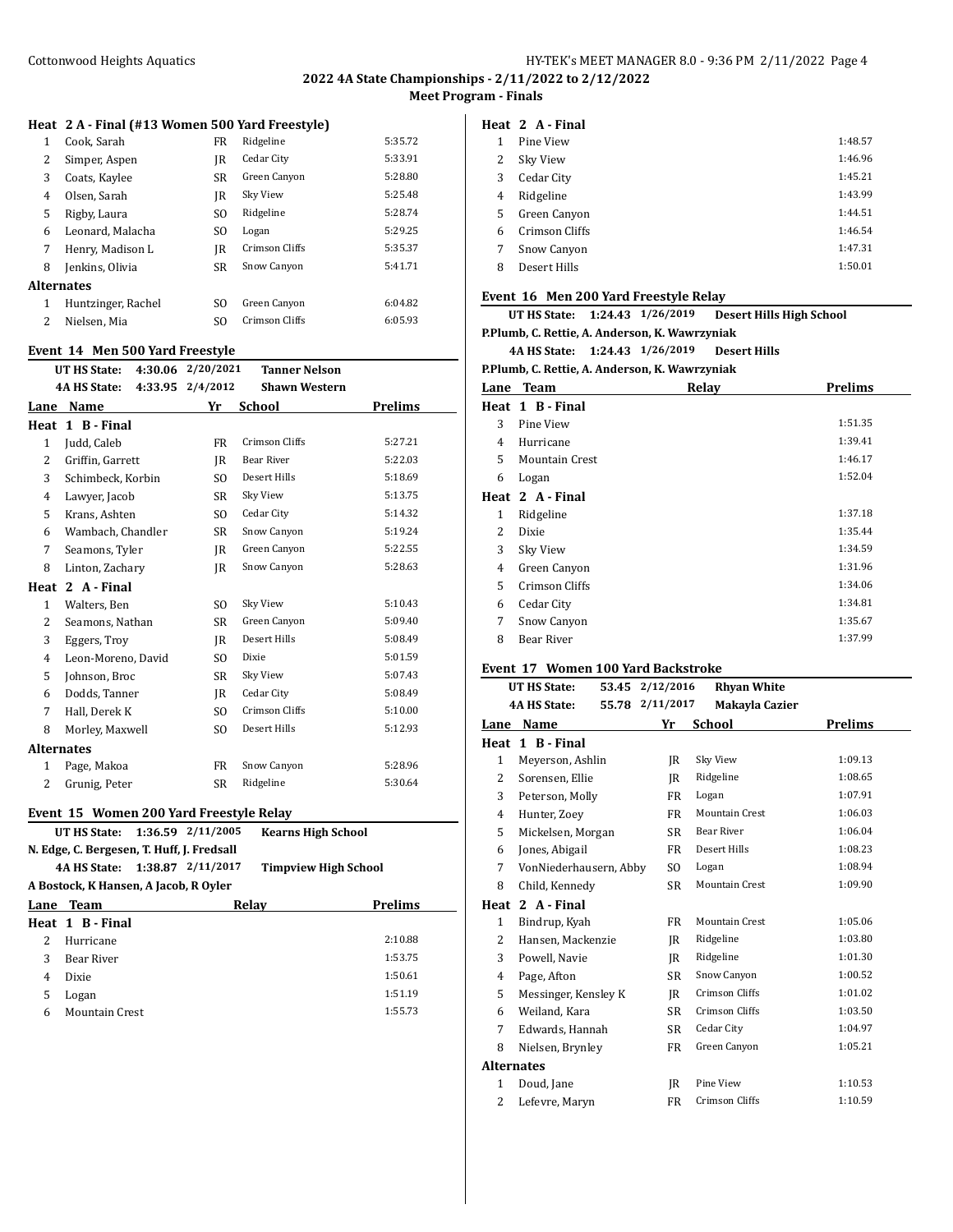**2022 4A State Championships - 2/11/2022 to 2/12/2022 Meet Program - Finals**

## **Event 18 Men 100 Yard Backstroke**

| LVEIIU TO MEII TUU TATU DAUNSU UNE<br>2/15/2020<br>48.71<br><b>Ryan J Garstang</b><br>UT HS State: |                      |                |                       |                |  |
|----------------------------------------------------------------------------------------------------|----------------------|----------------|-----------------------|----------------|--|
| <b>4A HS State:</b>                                                                                |                      | 49.49 2/9/2019 | <b>Jake Walters</b>   |                |  |
| Lane                                                                                               | Name                 | Yr             | School                | <b>Prelims</b> |  |
| Heat                                                                                               | 1 B - Final          |                |                       |                |  |
| 1                                                                                                  | Granado, Justin      | S <sub>0</sub> | Cedar City            | 1:01.07        |  |
| 2                                                                                                  | Swain-Schmit, Hayden | IR             | <b>Bear River</b>     | 59.51          |  |
| 3                                                                                                  | Parks, Alex          | SR             | Sky View              | 59.13          |  |
| $\overline{4}$                                                                                     | Jarrett, Brayden     | IR             | <b>Mountain Crest</b> | 56.92          |  |
| 5                                                                                                  | Cabana, Sterling K   | SO.            | Crimson Cliffs        | 58.41          |  |
| 6                                                                                                  | Badger, Brayden      | SR             | Green Canyon          | 59.36          |  |
| 7                                                                                                  | Judd, Caleb          | FR             | Crimson Cliffs        | 1:00.23        |  |
| 8                                                                                                  | McLaughlin, Jake     | SR             | Logan                 | 1:02.64        |  |
| Heat                                                                                               | 2 A - Final          |                |                       |                |  |
| 1                                                                                                  | Simmerman, Caleb     | <b>SR</b>      | Cedar City            | 56.52          |  |
| 2                                                                                                  | Nye, Clayton         | IR             | Sky View              | 55.57          |  |
| 3                                                                                                  | Walker, Josh         | S <sub>O</sub> | Crimson Cliffs        | 54.02          |  |
| 4                                                                                                  | Tueller, Jaxon       | SR             | Sky View              | 52.73          |  |
| 5                                                                                                  | Carlisle, Andrew     | SO.            | Dixie                 | 53.86          |  |
| 6                                                                                                  | Dayton, Sam          | SR             | Ridgeline             | 55.42          |  |
| 7                                                                                                  | Dubon, Tavin         | <b>SR</b>      | Sky View              | 55.97          |  |
| 8                                                                                                  | Green, Daxton        | SR             | Snow Canyon           | 56.62          |  |
| <b>Alternates</b>                                                                                  |                      |                |                       |                |  |
| 1                                                                                                  | Gibbs, Keeghan       | SR             | <b>Bear River</b>     | 1:02.83        |  |
| $\overline{2}$                                                                                     | Barrick, Joshua      | FR             | Cedar City            | 1:03.19        |  |
|                                                                                                    |                      |                |                       |                |  |

## **Event 19 Women 100 Yard Breaststroke**

|                   | <b>UT HS State:</b><br>1:02.09 | 1/25/2020 | <b>Haley Altman</b>   |         |
|-------------------|--------------------------------|-----------|-----------------------|---------|
|                   | <b>4A HS State:</b><br>1:04.02 | 2/11/2017 | <b>Lily Plaudis</b>   |         |
| Lane              | Name                           | Yr        | School                | Prelims |
| Heat              | 1 B - Final                    |           |                       |         |
| $\mathbf{1}$      | Korella, Montana               | IR.       | Crimson Cliffs        | 1:18.16 |
| 2                 | Jorgensen, Ashlyn              | SO.       | Sky View              | 1:17.72 |
| 3                 | Checketts, Cora                | IR        | Green Canyon          | 1:16.76 |
| 4                 | Nielsen, Abbie                 | IR.       | <b>Mountain Crest</b> | 1:15.79 |
| 5                 | Andelin, Lucy                  | SR        | Desert Hills          | 1:16.45 |
| 6                 | Sullivan, Hailey               | SO.       | Snow Canyon           | 1:17.69 |
| 7                 | Osness, Cassie                 | SR        | Dixie                 | 1:18.14 |
| 8                 | Lawyer, Amber                  | FR        | Sky View              | 1:19.36 |
| Heat              | 2 A - Final                    |           |                       |         |
| $\mathbf{1}$      | Dansie, Jaime                  | FR        | Snow Canyon           | 1:14.19 |
| 2                 | Roberts, Ava                   | SO.       | Ridgeline             | 1:13.24 |
| 3                 | Huebner, Mia                   | <b>SR</b> | Green Canyon          | 1:11.30 |
| 4                 | Rom, Sorina                    | IR        | Pine View             | 1:08.75 |
| 5                 | Phillips, Hailee               | SR        | Snow Canyon           | 1:10.23 |
| 6                 | Christensen, Isabelle          | FR        | Ridgeline             | 1:13.15 |
| 7                 | Schwartz, Allie                | IR        | Sky View              | 1:13.28 |
| 8                 | Schwartz, Kylie                | FR        | Sky View              | 1:14.62 |
| <b>Alternates</b> |                                |           |                       |         |
| $\mathbf{1}$      | Brandley, Megan                | FR        | Green Canyon          | 1:19.57 |
| 2                 | Heaton, Safia                  | IR        | Hurricane             | 1:20.04 |
|                   |                                |           |                       |         |

**Event 20 Men 100 Yard Breaststroke**

| <b>UT HS State:</b><br>55.60 |                                         | 2/20/2021      | <b>Alexander J Turney</b> |         |
|------------------------------|-----------------------------------------|----------------|---------------------------|---------|
| <b>4A HS State:</b><br>57.57 |                                         | 2/9/1988       | <b>Jason Hayes</b>        |         |
| Lane                         | Name                                    | Yr             | <b>School</b>             | Prelims |
| Heat                         | 1 B - Final                             |                |                           |         |
| $\mathbf{1}$                 | Jensen, Josh                            | <b>SR</b>      | Green Canyon              | 1:08.56 |
| 2                            | Walters, Ben                            | S <sub>O</sub> | Sky View                  | 1:07.70 |
| 3                            | Dunke, Leon                             | <b>SR</b>      | Sky View                  | 1:07.10 |
| 4                            | Losee, Tanner                           | SO.            | Snow Canyon               | 1:06.73 |
| 5                            | Lawyer, Jacob                           | <b>SR</b>      | Sky View                  | 1:06.93 |
| 6                            | Lunt, Kyle                              | IR             | Cedar City                | 1:07.64 |
| 7                            | Nixon, Nathan                           | SR             | Crimson Cliffs            | 1:08.52 |
| 8                            | Checketts, Benjamin                     | SR             | Ridgeline                 | 1:08.75 |
| Heat                         | 2 A - Final                             |                |                           |         |
| $\mathbf{1}$                 | Cook, Emery                             | IR             | Cedar City                | 1:06.45 |
| $\overline{2}$               | Murray, Dagan                           | <b>SR</b>      | Cedar City                | 1:05.23 |
| 3                            | Eubanks, Luke                           | IR             | Ridgeline                 | 1:02.84 |
| 4                            | Dotson, Tobler                          | <b>SR</b>      | Cedar City                | 59.28   |
| 5                            | DuBose, Jackson                         | SR             | Sky View                  | 59.47   |
| 6                            | Iverson, Hunter                         | <b>FR</b>      | Desert Hills              | 1:03.51 |
| 7                            | Anderson, Carter                        | <b>SR</b>      | Ridgeline                 | 1:06.34 |
| 8                            | Kehoe, Chase M                          | SO.            | Crimson Cliffs            | 1:06.54 |
|                              | <b>Alternates</b>                       |                |                           |         |
| $\mathbf{1}$                 | O'Donnell, Ryan                         | <b>SR</b>      | Logan                     | 1:09.89 |
| 2                            | Scott, Brent                            | JR             | Ridgeline                 | 1:11.15 |
|                              | Event 21 Women 400 Yard Freestyle Relay |                |                           |         |

**UT HS State: 3:32.07 2/11/2005 Kearns High School**

**N. Edge, M. Raby, T. Huff, J. Fredsall 4A HS State: 3:33.63 2/14/2014 Skyline High School A. Miller, A. Dibble, C. Brooks, L. Moore**

| Lane         | <b>Team</b>           | Relay | <b>Prelims</b> |
|--------------|-----------------------|-------|----------------|
|              | Heat 1 B - Final      |       |                |
| 2            | Dixie                 |       | 4:41.59        |
| 3            | Bear River            |       | 4:23.73        |
| 4            | Green Canyon          |       | 4:07.45        |
| 5            | Desert Hills          |       | 4:14.15        |
| 6            | Hurricane             |       | 4:26.90        |
|              | Heat 2 A - Final      |       |                |
| $\mathbf{1}$ | Crimson Cliffs        |       | 4:06.45        |
| 2            | Logan                 |       | 4:03.44        |
| 3            | Cedar City            |       | 3:52.76        |
| 4            | Ridgeline             |       | 3:43.43        |
| 5            | Snow Canyon           |       | 3:47.30        |
| 6            | Sky View              |       | 3:55.70        |
| 7            | <b>Mountain Crest</b> |       | 4:03.49        |
| 8            | Pine View             |       | 4:06.76        |